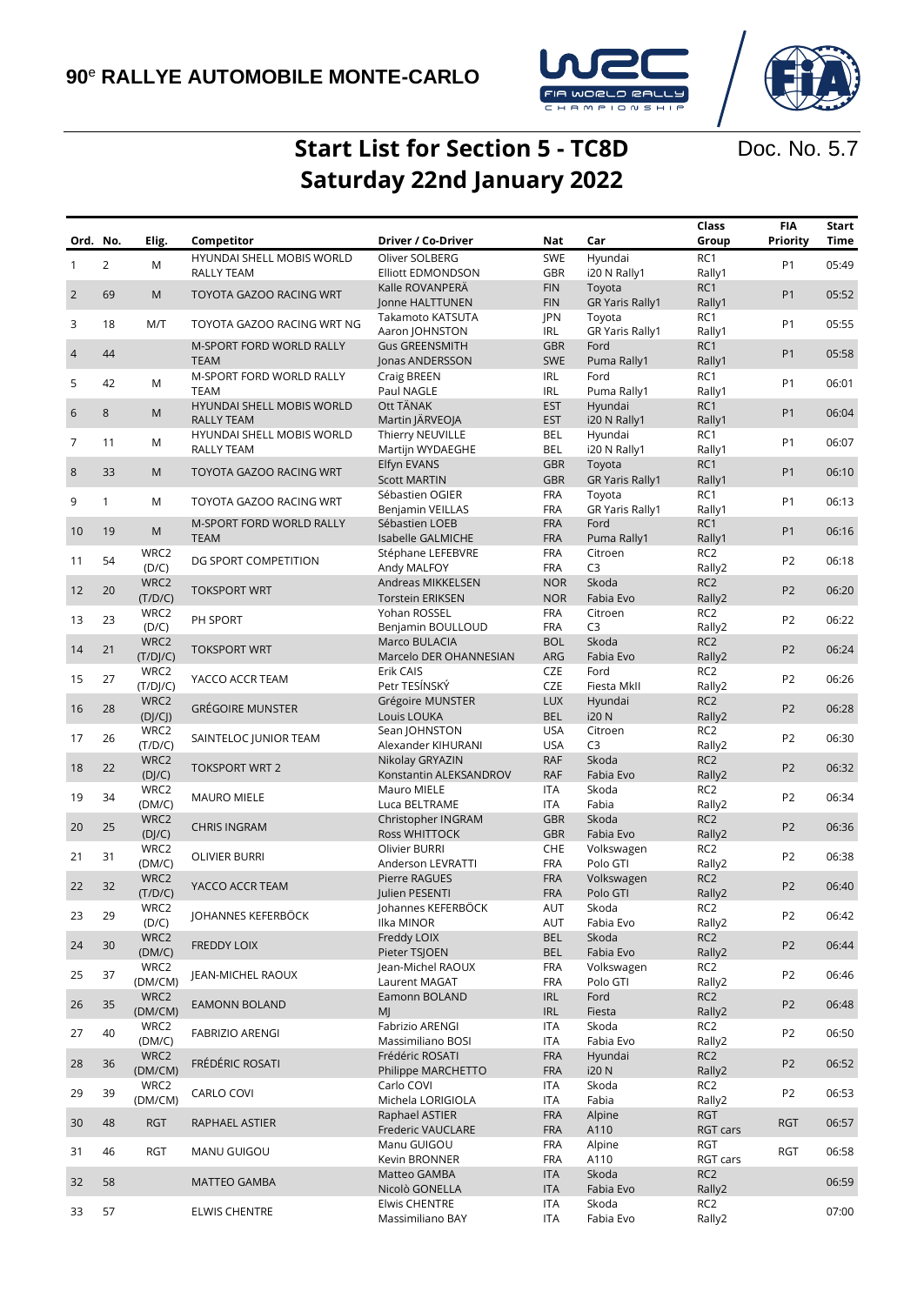



## **Start List for Section 5 - TC8D Saturday 22nd January 2022**

|          |    |            |                          |                            |            |               | Class           | FIA            | Start |
|----------|----|------------|--------------------------|----------------------------|------------|---------------|-----------------|----------------|-------|
| Ord. No. |    | Elig.      | Competitor               | Driver / Co-Driver         | Nat        | Car           | Group           | Priority       | Time  |
|          |    |            |                          | Alessandro GINO            | <b>ITA</b> | Hyundai       | RC <sub>2</sub> |                |       |
| 34       | 62 |            | ALESSANDRO GINO          | Daniele MICHI              | <b>ITA</b> | <b>NG i20</b> | Rally2          |                | 07:01 |
|          |    |            |                          | Anthony FOTIA              | <b>FRA</b> | Renault       | RC4             |                |       |
| 35       | 79 |            | <b>ANTHONY FOTIA</b>     | Arnaud DUNAND              | <b>FRA</b> | Clio Rally4   | Rally4          |                | 07:02 |
|          |    |            |                          | Jan ČERNÝ                  | <b>CZE</b> | Ford          | RC3             |                |       |
| 36       | 45 | WRC3       | JAN ČERNÝ                | Petr ČERNOHORSKÝ           |            |               |                 | P <sub>3</sub> | 07:03 |
|          |    |            |                          |                            | <b>CZE</b> | Fiesta Rally3 | Rally3          |                |       |
| 37       | 41 | WRC3       | SAMI PAJARI              | Sami PAJARI                | <b>FIN</b> | Ford          | RC3             | P3             | 07:04 |
|          |    |            |                          | Enni MÄLKÖNEN              | <b>FIN</b> | Fiesta Rally3 | Rally3          |                |       |
| 38       | 47 | <b>RGT</b> | FRANÇOIS DELECOUR        | François DELECOUR          | <b>FRA</b> | Alpine        | <b>RGT</b>      | <b>RGT</b>     | 07:05 |
|          |    |            |                          | Jean Rodolphe GUIGONNET    | <b>FRA</b> | A110          | RGT cars        |                |       |
|          |    |            |                          | Philippe BAFFOUN           | <b>FRA</b> | Volkswagen    | RC <sub>2</sub> |                |       |
| 39       | 55 |            | PHILIPPE BAFFOUN         | Charlyne QUARTINI          | <b>FRA</b> | Polo GTI      | Rally2          |                | 07:06 |
|          |    |            |                          | Frédérik CASCIANI          | <b>FRA</b> | Skoda         | RC <sub>2</sub> |                |       |
| 40       | 56 |            | FRÉDÉRIK CASCIANI        | <b>Vincent DELAPLANCHE</b> | <b>FRA</b> | Fabia Evo     | Rally2          |                | 07:07 |
|          |    |            |                          | Marijan GRIEBEL            | DEU        | Opel          | RC4             |                |       |
| 41       | 74 |            | MARIJAN GRIEBEL          | Alexander RATH             | DEU        | Corsa Rally4  |                 |                | 07:08 |
|          |    |            |                          |                            |            |               | Rally4          |                |       |
| 42       | 60 |            | LUC PISTACHI             | Luc PISTACHI               | <b>FRA</b> | Skoda         | RC <sub>2</sub> |                | 07:09 |
|          |    |            |                          | Laëtitia AUTHIER           | <b>FRA</b> | Fabia         | Rally2          |                |       |
| 43       | 61 |            | YANIS DESANGLES          | Yanis DESANGLES            | <b>FRA</b> | Skoda         | RC <sub>2</sub> |                | 07:10 |
|          |    |            |                          | Nicolas THERON             | <b>FRA</b> | Fabia         | Rally2          |                |       |
|          |    |            |                          | Roberto DAPRÀ              | <b>ITA</b> | Ford          | RC4             |                |       |
| 44       | 75 |            | ROBERTO DAPRÀ            | Luca GUGLIELMETTI          | <b>ITA</b> | Fiesta        | Rally4          |                | 07:11 |
|          |    |            |                          | Christophe CASANOVA        | <b>FRA</b> | Alpine        | <b>RGT</b>      |                |       |
| 45       | 53 | <b>RGT</b> | CRISTOPHE CASANOVA       | Dominique CORVI            | <b>FRA</b> | A110          | RGT cars        | <b>RGT</b>     | 07:12 |
|          |    |            |                          |                            | <b>CHE</b> |               | RC4             |                |       |
| 46       | 70 |            | SACHA ALTHAUS            | Sacha ALTHAUS              |            | Renault       |                 |                | 07:13 |
|          |    |            |                          | Lisiane ZBINDEN            | CHE        | Clio Rally4   | Rally4          |                |       |
| 47       | 78 |            | TIM VAN PARIJS           | Tim VAN PARIJS             | <b>BEL</b> | Renault       | RC4             |                | 07:14 |
|          |    |            |                          | Kurt HEYNDRICKX            | <b>BEL</b> | Clio Rally4   | Rally4          |                |       |
|          |    |            |                          | Ghjuvanni ROSSI            | <b>FRA</b> | Renault       | RC5             |                |       |
| 48       | 80 |            | <b>GHJUVANNI ROSSI</b>   | <b>Maxime MARTINI</b>      | <b>FRA</b> | Clio RS Line  | Rally5          |                | 07:15 |
|          |    |            |                          | Jason BAILEY               | CAN        | Peugeot       | RC4             |                |       |
| 49       | 68 |            | <b>JASON BAILEY</b>      | Shayne PETERSON            | CAN        | 208 Rally4    | Rally4          |                | 07:16 |
|          |    |            |                          | Styve JUIF                 | <b>FRA</b> | Renault       | RC4             |                |       |
| 50       | 76 |            | <b>STYVE JUIF</b>        | Maxime BIEGALKE            | <b>FRA</b> | Clio Rally4   | Rally4          |                | 07:17 |
|          |    |            |                          |                            |            |               |                 |                |       |
| 51       | 59 |            | PIERRE PERGOLA           | Pierre PERGOLA             | <b>FRA</b> | Skoda         | RC <sub>2</sub> |                | 07:18 |
|          |    |            |                          | Fabrice CORONA             | <b>FRA</b> | Fabia         | Rally2          |                |       |
| 52       | 85 |            | ESTEBAN VALLÍN           | Esteban VALLÍN             | <b>ESP</b> | Renault       | RC5             |                | 07:19 |
|          |    |            |                          | Borja ODRIOZOLA            | <b>ESP</b> | Clio RS Line  | Rally5          |                |       |
|          |    |            |                          | Enrico BRAZZOLI            | <b>ITA</b> | Ford          | RC3             |                |       |
| 53       | 43 | WRC3       | <b>ENRICO BRAZZOLI</b>   | Manuel FENOLI              | <b>ITA</b> | Fiesta Rally3 | Rally3          | P3             | 07:20 |
|          |    |            |                          | Alberto SASSI              | <b>ITA</b> | Abarth        | <b>RGT</b>      |                |       |
| 54       | 51 | <b>RGT</b> | <b>ALBERTO SASSI</b>     | Gabriele ROMEI             | <b>ITA</b> | 124 Rally     | RGT cars        | <b>RGT</b>     | 07:21 |
|          |    |            |                          | Pierre TANCI               | <b>FRA</b> | Renault       | RC4             |                |       |
| 55       | 77 |            | PIERRE TANCI             | Sébastien MALET            | <b>FRA</b> | Clio Rally4   | Rally4          |                | 07:22 |
|          |    |            |                          |                            |            |               |                 |                |       |
| 56       | 64 | WRC3       | ZOLTÁN LÁSZLÓ            | Zoltán LÁSZLÓ              | <b>HUN</b> | Ford          | RC3             | P <sub>3</sub> | 07:23 |
|          |    |            |                          | Tamàs BEGALA               | <b>HUN</b> | Fiesta Rally3 | Rally3          |                |       |
| 57       | 87 |            | <b>ERIC ROYERE</b>       | Eric ROYERE                | <b>FRA</b> | Renault       | RC5             |                | 07:24 |
|          |    |            |                          | Gilbert DINI               | <b>FRA</b> | Clio RS Line  | Rally5          |                |       |
| 58       | 49 | <b>RGT</b> | <b>MARTIN RADA</b>       | Martin RADA                | <b>CZE</b> | Abarth        | <b>RGT</b>      | <b>RGT</b>     | 07:25 |
|          |    |            |                          | Jaroslav JUGAS             | <b>CZE</b> | 124 Rally     | RGT cars        |                |       |
|          |    |            |                          | Jérôme AYMARD              | <b>FRA</b> | Renault       | RC4             |                |       |
| 59       | 63 |            | JÉRÔME AYMARD            | Sandrine AYMARD BOUIX      | <b>FRA</b> | Clio RS       | R3T             |                | 07:26 |
|          |    |            |                          | Roberto GOBBIN             | <b>ITA</b> | Abarth        | <b>RGT</b>      |                |       |
| 60       | 52 | <b>RGT</b> | ROBERTO GOBBIN           | Fabio GRIMALDI             | <b>ITA</b> | 124 Rally     | RGT cars        | <b>RGT</b>     | 07:27 |
|          |    |            |                          |                            |            |               |                 |                |       |
| 61       | 71 |            | JEAN MARC GUILLON        | Jean Marc GUILLON          | <b>FRA</b> | Peugeot       | RC4             |                | 07:28 |
|          |    |            |                          | Guillaume FERRARI          | <b>FRA</b> | 208           | Rally4-R2       |                |       |
| 62       | 82 |            | <b>GILLES MICHELLIER</b> | <b>Gilles MICHELLIER</b>   | <b>FRA</b> | Renault       | RC5             |                | 07:29 |
|          |    |            |                          | Christophe RICHARD         | <b>FRA</b> | Clio RS Line  | Rally5          |                |       |
|          |    |            |                          | Lilian VIALLE              | <b>FRA</b> | Renault       | RC5             |                |       |
| 63       | 81 |            | LILIAN VIALLE            | Manuel GHIRARDELLO         | <b>FRA</b> | Clio RS Line  | Rally5          |                | 07:30 |
|          |    |            |                          | Lionel GOUJON              | <b>FRA</b> | Peugeot       | RC4             |                |       |
| 64       | 66 |            | LIONEL GOUJON            | Christophe LAPERRIERE      | <b>FRA</b> | 208           | Rally4-R2       |                | 07:31 |
|          |    |            |                          | Nicolas D'ULIVO            | <b>FRA</b> | Ford          | RC4             |                |       |
| 65       | 67 |            | NICOLAS D'ULIVO          |                            |            |               |                 |                | 07:32 |
|          |    |            |                          | Angelique PAOLINI          | <b>FRA</b> | Fiesta        | Rally4-R2       |                |       |
| 66       | 83 |            | JAUFFREY MAGNAN BAYLE    | Jauffrey MAGNAN BAYLE      | <b>FRA</b> | Renault       | RC5             |                | 07:33 |
|          |    |            |                          | Kevin MARCHETTI            | <b>FRA</b> | Clio RS Line  | Rally5          |                |       |
| 67       | 65 |            | <b>CHRISTOPHE BERARD</b> | Christophe BERARD          | <b>FRA</b> | Renault       | RC4             |                | 07:34 |
|          |    |            |                          | Christophe BERNABO         | <b>FRA</b> | Clio RS       | R3T             |                |       |